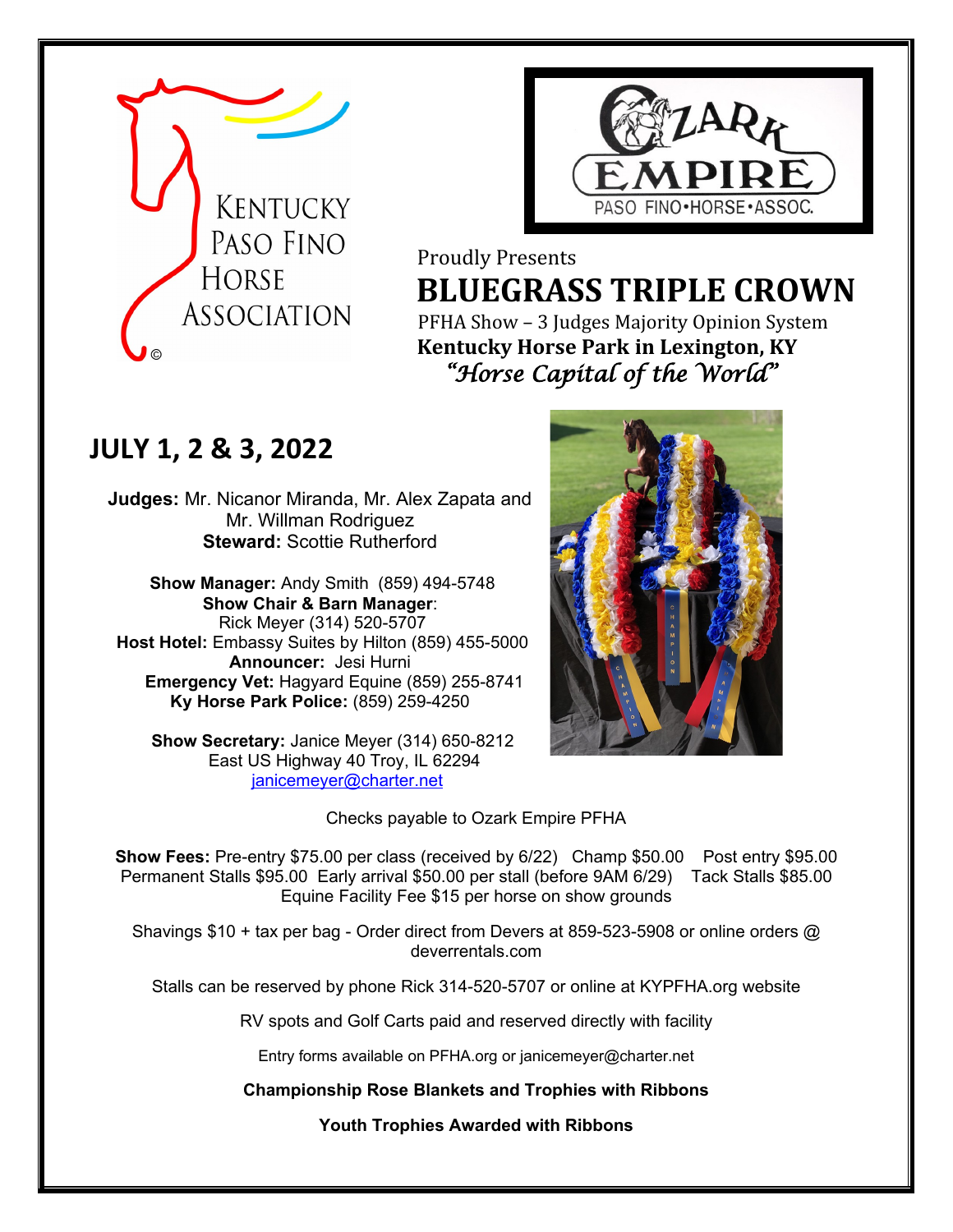**PLEASE NOTE: Health & Show Requirements -** Current Coggins, Flu & Rhino vaccines on every horse & Health Certificate (30 Day) for Out of State horses to be presented at the show office.

**Pre-entry consists of**: Completed Entry Form per horse - front and back (typed signatures are acceptable on entry form; PFHA membership numbers for all owners, exhibitors and trainers must be included

Minors who do not have a valid driver's license which allows them to operate a motorized vehicle in the state in which they reside will not be permitted to operate a motorized vehicle of any kind, including but not limited to, golf carts, motorcycles, scooters or farm utility vehicles on the competition grounds of license competitions. Minors who have a valid temporary license may operate the above motorized vehicles as long as they are accompanied by an adult with a valid driver's license. The parent (s),legal guardian(s) or individual who signs the entry blank as a parent or guardian of a minor operating a motorized vehicle in violation of this rule are solely responsible for any damages, claims, losses or actions resulting from that operation.Violations of this rule will be cause for sanctions against the parents, guardians and/or trainers who are responsible for the child committing the offense. Penalties may include exclusion of the child, parents, guardians and/or trainers from the competition grounds for the remainder of the competition and charges being filed against any of the above individuals in accordance with Chapter 6. Wheelchairs and other mobility assistance devices for individuals with disabilities are exempt from this rule.

### **Sharps containers will be located at the end of some stall rows**

### **DIRECTIONS**

Kentucky Horse Park, 4089 Iron Works Parkway, Lexington, KY

I-64 to Exit 115 (KY-922 Newtown Pike)

### **All dogs must be kept on a lease**

**Awards:** All classes  $(1<sup>st</sup>$  through  $6<sup>th</sup>$  place) ribbons  $*$  Youth trophies  $*$  Neck Championship Sash \* Championship Trophies and Rose Blankets and ribbons (1st through  $4<sup>th</sup>$  place)

## Youth Stick Horse on Course

Bourbon Race

## Panty Race

# **COME JOIN THE FUN!**